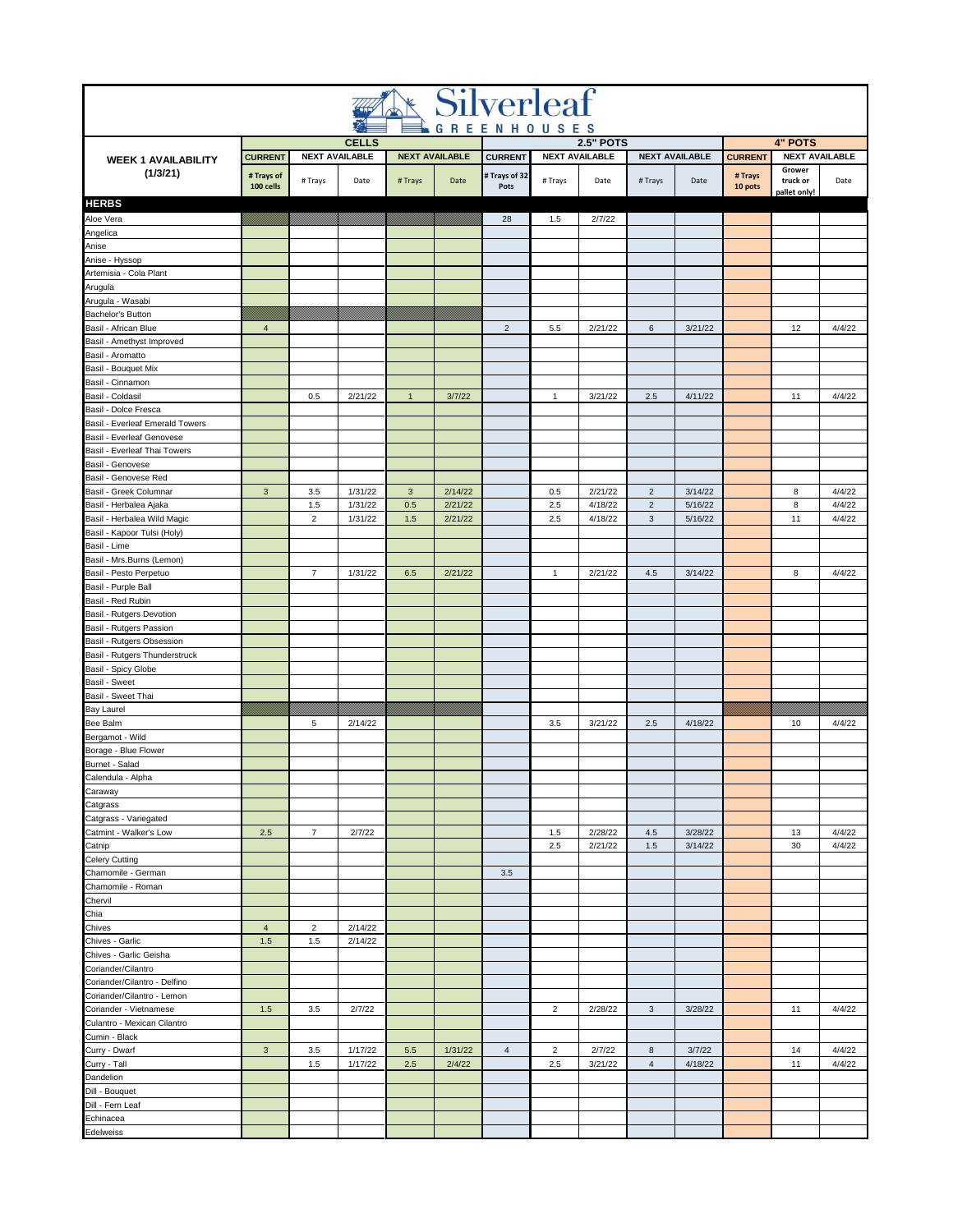| <b>WEEK 1 AVAILABILITY</b>            | <b>CURRENT</b>          | <b>NEXT AVAILABLE</b>   |                    | <b>NEXT AVAILABLE</b>  |                   | <b>CURRENT</b>        | <b>NEXT AVAILABLE</b> |                    | <b>NEXT AVAILABLE</b>   |                    | <b>NEXT AVAILABLE</b><br><b>CURRENT</b> |                                    |                  |
|---------------------------------------|-------------------------|-------------------------|--------------------|------------------------|-------------------|-----------------------|-----------------------|--------------------|-------------------------|--------------------|-----------------------------------------|------------------------------------|------------------|
| (1/3/21)                              | # Trays of<br>100 cells | # Trays                 | Date               | # Trays                | Date              | # Trays of 32<br>Pots | # Trays               | Date               | # Trays                 | Date               | # Trays<br>10 pots                      | Grower<br>truck or<br>pallet only! | Date             |
|                                       |                         |                         |                    |                        |                   |                       |                       |                    |                         |                    |                                         |                                    |                  |
| Epazote<br>Eucalyptus - Silver Dollar |                         |                         |                    |                        |                   |                       | 4.5                   | 3/21/22            | 5.5                     | 4/11/22            |                                         | 16                                 | 4/4/22           |
| Fennel - Bronze                       |                         |                         |                    |                        |                   |                       |                       |                    |                         |                    |                                         |                                    |                  |
| Fennel - Florence                     |                         |                         |                    |                        |                   |                       |                       |                    |                         |                    |                                         |                                    |                  |
| Fennel - Green                        |                         |                         |                    |                        |                   |                       |                       |                    |                         |                    |                                         |                                    |                  |
| Feverfew                              |                         |                         |                    |                        |                   |                       |                       |                    |                         |                    |                                         |                                    |                  |
| -lax - Omega                          |                         |                         |                    |                        |                   |                       |                       |                    |                         |                    |                                         |                                    |                  |
| Germander - Upright                   | 17                      |                         |                    |                        |                   | 11.5                  |                       |                    |                         |                    | 14                                      |                                    |                  |
| Heliotrope - Fragrant Delight         |                         | 1.5                     | 1/17/22            |                        |                   |                       | 4                     | 2/14/22            | 3                       | 3/14/22            |                                         | 11                                 | 4/11/22          |
| Horehound                             |                         |                         |                    |                        |                   |                       |                       |                    |                         |                    |                                         |                                    |                  |
| Hummingbird Mint - Sunset Yellow      |                         |                         |                    |                        |                   |                       |                       |                    |                         |                    |                                         |                                    |                  |
| Hyacinth Bean - Ruby Moon             |                         |                         |                    |                        |                   |                       |                       |                    |                         |                    |                                         |                                    |                  |
| Hyssop - Blue Flower                  |                         |                         |                    |                        |                   |                       |                       |                    |                         |                    |                                         |                                    |                  |
| Lavender - Anouk                      |                         | 4                       | 2/21/22            | $\overline{2}$         | 3/28/22           |                       | 6                     | 3/7/22             | 6.5                     | 4/4/22             |                                         | 12                                 | 4/4/22           |
| avender - Anouk Deep Rose             |                         | 0.5                     | 1/24/22            | 6.5                    | 2/21/22           |                       | 2.5                   | 3/7/22             | 4.5                     | 4/4/22             |                                         | 8                                  | 4/4/22           |
| _avender - Anouk Silver               |                         | 0.5                     | 1/24/22            | 2.5                    | 2/21/22           |                       | 2.5                   | 3/7/22             | 2.5                     | 4/4/22             |                                         | 9                                  | 4/4/22           |
| avender - BeeZee 'Dark Blue'          |                         | 4.5                     | 1/17/22            |                        |                   |                       | 2.5                   | 3/7/22             | $\overline{4}$          | 4/4/22             |                                         | 14                                 | 4/4/22           |
| avender - BeeZee 'Pink'               |                         | 3                       | 1/17/22            |                        |                   |                       | 2.5                   | 3/7/22             | 6                       | 4/4/22             |                                         | 8                                  | 4/4/22           |
| _avender - BeeZee 'White'             |                         | 5.5                     | 1/24/22            | $\mathbf{1}$           | 3/14/22           |                       | 2.5                   | 3/7/22             | 6                       | 4/4/22             |                                         | 11                                 | 4/4/22           |
| avender - Big Time Blue               | 12.5                    |                         |                    |                        |                   |                       | 3.5                   | 2/28/22            | 5                       | 4/4/22             | 8                                       | 11                                 | 5/2/22           |
| avender - Blue Spear                  |                         | 2.5                     | 3/14/22            |                        |                   |                       | $\overline{2}$        | 3/7/22             | 4.5                     | 4/4/22             |                                         | 6                                  | 4/4/22           |
| avender - Dilly Dilly.                | 7.5                     |                         |                    |                        |                   | $\overline{4}$        | 4.5                   | 3/7/22             | $\sqrt{7}$              | 4/4/22             | 9                                       | 11                                 | 4/4/22           |
| avender - Edelweiss                   | 7.5                     | 10                      | 2/21/22            | $\mathbf{3}$           | 3/14/22           |                       | 4.5                   | 3/7/22             | 4.5                     | 4/4/22             |                                         | 10                                 | 4/4/22           |
| avender - Ellagance Pink              |                         |                         |                    |                        |                   | $\overline{2}$        |                       |                    |                         |                    |                                         |                                    |                  |
| avender - Ellagance Purple            |                         | 0.5                     | 1/24/22            | $\overline{4}$         | 3/21/22           | $\overline{c}$        | $\overline{2}$        | 3/7/22             | 3.5                     | 4/4/22             |                                         | 10                                 | 4/4/22           |
| avender - Ellagance Snow              |                         | 3                       | 1/24/22            | $\mathbf{3}$           | 3/7/22            |                       | $\overline{2}$        | 2/28/22            | 3                       | 4/4/22             |                                         | 8                                  | 4/4/22           |
| _avender - French                     | $\overline{2}$          | 4.5                     | 1/31/22            | $\overline{7}$         | 2/14/22           |                       | 5                     | 3/7/22             | 6                       | 3/28/22            |                                         | 13                                 | 4/4/22           |
| avender - Goodwin Creek               |                         | $\overline{4}$          |                    |                        |                   |                       |                       |                    |                         | 2/14/22            |                                         |                                    |                  |
|                                       | 13.5<br>32              | 11                      | 1/31/22            |                        |                   |                       | 0.5                   | 1/24/22            | 0.5                     |                    |                                         | 14                                 | 4/4/22           |
| _avender - Grosso                     | 63                      | 10.5                    | 1/17/22<br>1/10/22 | 17.5<br>$\overline{7}$ | 2/14/22<br>2/7/22 |                       | 4.5<br>6              | 2/14/22<br>2/14/22 | 24<br>30.5              | 3/14/22<br>3/14/22 |                                         | 39<br>40                           | 4/4/22<br>4/4/22 |
| avender - Hidcote Blue                |                         | $\overline{7}$          |                    |                        |                   |                       |                       |                    |                         |                    |                                         |                                    |                  |
| avender - Imperial Gem                |                         |                         | 1/10/22            | 14.5                   | 2/7/22            |                       | 5                     | 3/7/22<br>3/14/22  | 4.5                     | 4/4/22             |                                         | 8                                  | 4/4/22           |
| avender - Melissa Lilac               |                         | 4.5                     | 2/21/22            |                        |                   |                       | 5<br>6.5              | 2/14/22            | 5.5                     | 4/11/22            | $\overline{7}$                          | 4<br>71                            | 5/2/22<br>4/4/22 |
| avender - Munstead                    | 57                      | 69                      | 1/17/22            | 35.5                   | 2/14/22           | 4.5                   |                       |                    | 3.5                     | 3/14/22            |                                         |                                    |                  |
| avender - Phenomenal                  | 37                      | 6.5                     | 1/31/22            |                        |                   |                       | 4                     | 1/17/22            | 11                      | 2/14/22            | 5                                       | 30                                 | 4/4/22           |
| avender - Pinnata                     | 2.5                     | $\overline{4}$          | 2/21/22            | 3.5                    | 4/4/22            |                       | $\mathbf{1}$          | 3/7/22             | 3.5                     | 3/28/22            |                                         | 9                                  | 4/4/22           |
| avender - Platinum Blonde             |                         | 5.5                     | 1/24/22            | $\overline{2}$         | 2/14/22           |                       | 5                     | 2/28/22            | 5.5                     | 3/28/22            |                                         | 13                                 | 4/4/22           |
| avender - Primavera                   | 3.5                     | $\mathbf{1}$            | 1/10/22            | $\sqrt{2}$             | 3/7/22            | $\overline{2}$        | $\mathbf 3$           | 3/7/22             | 7.5                     | 4/4/22             |                                         | 12                                 | 4/4/22           |
| Lavender - Provence                   | 33.5                    | 12                      | 1/17/22            | 7.5                    | 1/24/22           | 10                    | 13                    | 2/28/22            | 22.5                    | 3/28/22            | $\overline{7}$                          | 29                                 | 4/4/22           |
| _avender - Sensational                | 36.5                    | 5                       | 1/10/22            | $\overline{4}$         | 2/7/22            | 5                     | 4.5                   | 3/7/22             | 8                       | 4/4/22             | 8                                       | $\overline{7}$                     | 4/4/22           |
| avender - Super Blue                  |                         |                         |                    |                        |                   |                       | 4                     | 2/28/22            | 13.5                    | 4/4/22             |                                         | 20                                 | 4/4/22           |
| avender - Vera                        |                         | $\overline{2}$          | 1/10/22            | $\overline{2}$         | 2/21/22           |                       | 1.5                   | 3/7/22             | 2.5                     | 4/4/22             |                                         | 8                                  | 4/4/22           |
| eek - King Richard_                   |                         |                         |                    |                        |                   |                       |                       |                    |                         |                    |                                         |                                    |                  |
| emon Balm                             | 5.5                     | 3                       | 1/24/22            |                        |                   |                       | $\overline{2}$        | 2/21/22            | $\overline{4}$          | 3/14/22            |                                         | 27                                 | 4/4/22           |
| emon Grass - East Indian              |                         |                         |                    |                        |                   |                       |                       |                    |                         |                    |                                         |                                    |                  |
| Lemon Grass - West Indian             |                         |                         |                    |                        |                   | 23                    |                       |                    |                         |                    |                                         |                                    |                  |
| _emon Verbena                         |                         |                         |                    |                        |                   |                       | 13                    | 3/21/22            | 18.5                    | 4/11/22            |                                         | 28                                 | 4/4/22           |
| ovage                                 |                         |                         |                    |                        |                   |                       |                       |                    |                         |                    |                                         |                                    |                  |
| Marigold - Citrus Lemon Gem           |                         |                         |                    |                        |                   |                       |                       |                    |                         |                    |                                         |                                    |                  |
| Marigold - CitrusTangerine Gem        |                         |                         |                    |                        |                   |                       |                       |                    |                         |                    |                                         |                                    |                  |
| Marjoram - Gold Tip                   |                         | 3                       | 1/10/22            | 1.5                    | 2/7/22            |                       | $\overline{4}$        | 4/4/22             | $4.5\,$                 | 5/2/22             |                                         | 10                                 | 4/14             |
| Marjoram - Sweet                      | $\overline{7}$          | 2.5                     | 1/17/22            | $\overline{7}$         | 1/7/00            |                       | 2.5                   | 2/21/22            | 5                       | 3/21/22            |                                         | 25                                 | 4/4/22           |
| Mexican Mint Marigold                 |                         |                         |                    |                        |                   |                       |                       |                    |                         |                    |                                         |                                    |                  |
| Mint - Apple                          |                         | 0.5                     | 1/10/22            | $\overline{4}$         | 1/31/22           |                       | 2.5                   | 3/7/22             | $3.5\,$                 | 3/28/22            |                                         | 14                                 | 4/4/22           |
| Mint - Banana                         | $\mathbf{1}$            | $\overline{2}$          | 2/14/22            |                        |                   |                       | 2.5                   | 3/21/22            | 3                       | 4/11/22            |                                         | 9                                  | 4/4/22           |
| Mint - Basil                          | $\mathbf{1}$            | 0.5                     | 1/17/22            | 1.5                    | 2/7/22            |                       | 2.5                   | 3/7/22             | $2.5\,$                 | 4/4/22             |                                         | 10                                 | 4/4/22           |
| Mint - Berries & Cream                | $\sqrt{2}$              | $\overline{\mathbf{4}}$ | 2/7/22             | 0.5                    | 2/21/22           |                       | 5                     | 3/21/22            | $\overline{\mathbf{4}}$ | 4/18/22            |                                         | 13                                 | 4/4/22           |
| Mint - Blackcurrant                   | $3.5\,$                 | 4.5                     | 2/7/22             | $\mathbf{1}$           | 2/21/22           |                       | 2.5                   | 3/14/22            | $\overline{2}$          | 4/11/22            |                                         | 12                                 | 4/4/22           |
| Mint - Chocolate                      | $3.5\,$                 | $\overline{c}$          | 1/24/22            | $\mathbf{1}$           | 1/31/22           |                       | 2.5                   | 2/21/22            | 12                      | 3/14/22            |                                         | 26                                 | 4/4/22           |
| Mint - Corsican                       |                         | 8.5                     | 1/17/22            |                        |                   |                       | 2.5                   | 2/28/22            | 5                       | 3/28/22            |                                         | 12                                 | 4/4/22           |
| Mint - Curly                          | 1.5                     | 1.5                     | 1/24/22            | $\mathbf{3}$           | 2/14/22           |                       | $\overline{c}$        | 3/21/22            | 6                       | 4/18/22            |                                         | 8                                  | 4/4/22           |
| Mint - Ginger                         |                         | $\overline{4}$          | 1/10/22            | 2.5                    | 2/21/22           |                       | 2.5                   | 3/7/22             | $\overline{\mathbf{4}}$ | 3/28/22            |                                         | 15                                 | 4/4/22           |
| Mint - Grapefruit                     | 0.5                     | 1.5                     | 1/17/22            | $\mathbf{3}$           | 2/7/22            |                       | $\overline{4}$        | 3/21/22            | $\overline{\mathbf{4}}$ | 4/18/22            |                                         | 12                                 | 4/4/22           |
| Mint - Hilary's Sweet Lemon           | $3.5\,$                 | 0.5                     | 2/7/22             |                        |                   |                       | $\overline{2}$        | 2/28/22            | 3.5                     | 3/21/22            |                                         | 15                                 | 4/4/22           |
| Mint - Kentucky Colonel               | 2.5                     | 3                       | 1/10/22            | $5\phantom{.0}$        | 2/7/22            |                       | $\overline{4}$        | 8/15/00            | 8.5                     | 2/21/              |                                         | 20                                 | 4/4/22           |
| Mint - Mojito                         |                         |                         |                    |                        |                   |                       |                       |                    |                         |                    |                                         |                                    |                  |
| Mint - Moroccan                       |                         |                         |                    |                        |                   |                       |                       |                    |                         |                    |                                         |                                    |                  |
| Mint - Orange                         |                         | $\overline{2}$          | 1/10/22            | 2.5                    | 1/5/00            |                       | $\overline{4}$        | 2/28/22            | 4.5                     | 3/21/22            |                                         | 16                                 | 4/4/22           |
| Mint - Peppermint                     | $\overline{c}$          | $\overline{7}$          | 1/31/22            | $\mathbf{1}$           | 2/7/22            |                       | $\overline{4}$        | 3/7/22             | 12.5                    | 3/5/               |                                         | 31                                 | 4/4/22           |
| Mint - Peppermint Upright             | 1.5                     | $\mathbf{1}$            | 1/17/22            |                        |                   |                       | $\overline{2}$        | 3/21/22            | 2.5                     | 4/18/22            |                                         | 12                                 | 4/4/22           |
| Mint - Spearmint                      | 6                       | $5.5\,$                 | 2/7/22             | $\overline{4}$         | 2/14/22           |                       | 7.5                   | 3/7/22             | 13                      | 3/28/22            |                                         | 42                                 | 4/4/22           |
| Mint - Strawberry                     |                         | $\mathbf{1}$            | 1/10/22            | $1.5$                  | 1/31/22           |                       | 3.5                   | 3/7/22             | $5.5\,$                 | 4/4/22             |                                         | 12                                 | 4/4/22           |
| Mint - Sweet Pear                     | $\overline{4}$          | 1.5                     | 2/7/22             |                        |                   |                       | 2.5                   | 3/14/22            | 4.5                     | 4/11/22            |                                         | 9                                  | 4/4/22           |
| Mint - Thai                           | 1.5                     | $\mathsf 3$             | 2/7/22             |                        |                   |                       | $\mathbf{1}$          | 3/21/22            | $\overline{c}$          | 4/18/22            |                                         | 4                                  | 4/4/22           |
| Mint - Variegated Pineapple           | $1.5$                   | 3                       | 1/31/22            | $\mathbf{3}$           | 2/14/22           |                       | $\overline{2}$        | 2/21/22            | 5                       | 3/21/22            |                                         | 14                                 | 4/4/22           |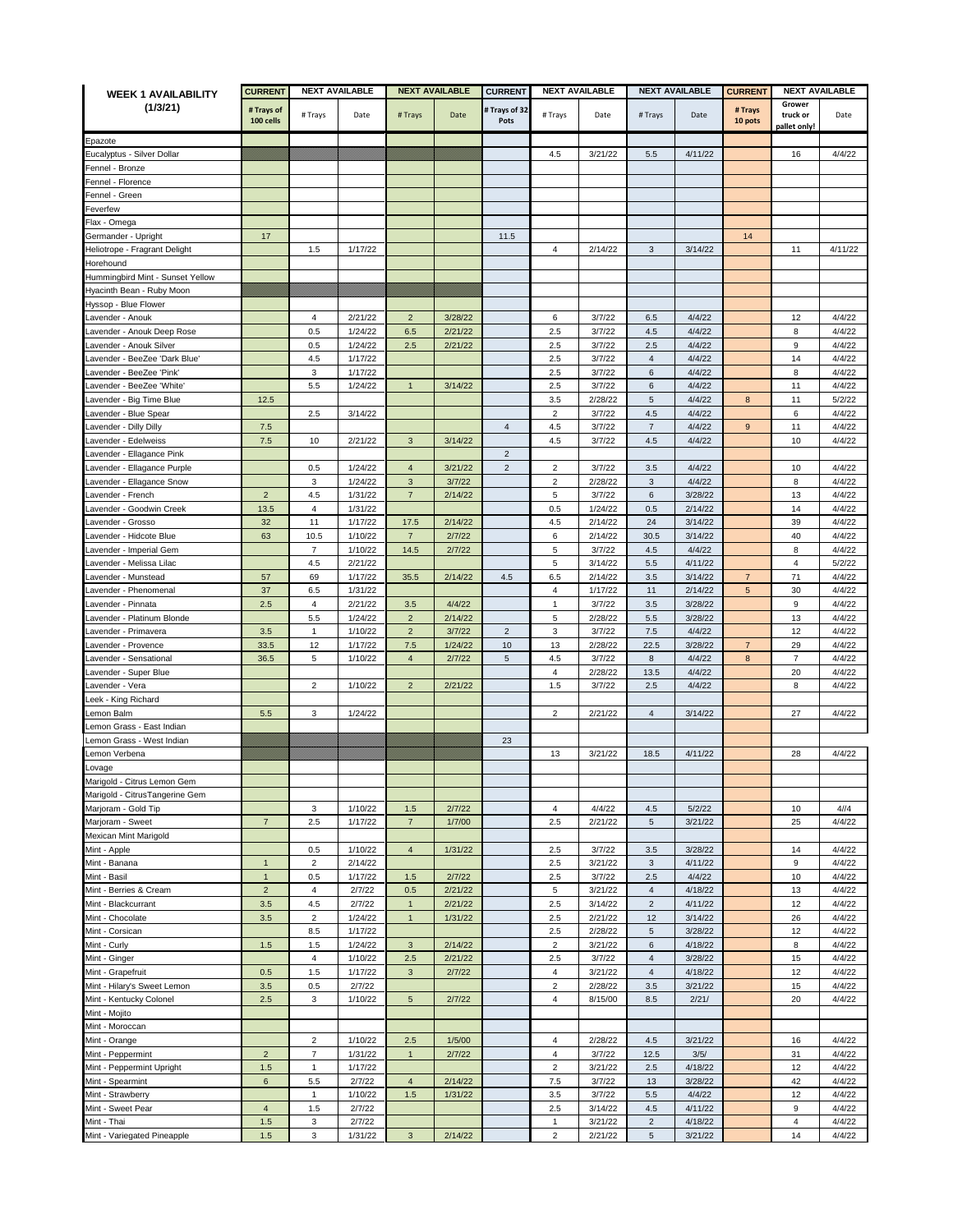| <b>WEEK 1 AVAILABILITY</b>                  | <b>CURRENT</b>          | <b>NEXT AVAILABLE</b>     |                    | <b>NEXT AVAILABLE</b>         |                    | <b>CURRENT</b>        | <b>NEXT AVAILABLE</b>   |                    | <b>NEXT AVAILABLE</b> |                    | <b>CURRENT</b><br><b>NEXT AVAILABLE</b> |                                    |                  |
|---------------------------------------------|-------------------------|---------------------------|--------------------|-------------------------------|--------------------|-----------------------|-------------------------|--------------------|-----------------------|--------------------|-----------------------------------------|------------------------------------|------------------|
| (1/3/21)                                    | # Trays of<br>100 cells | # Trays                   | Date               | #Trays                        | Date               | # Trays of 32<br>Pots | # Trays                 | Date               | # Trays               | Date               | # Trays<br>10 pots                      | Grower<br>truck or<br>pallet only! | Date             |
| Mountain Mint                               | 2.5                     | 4.5                       | 1/31/22            |                               |                    |                       | 3                       | 3/7/22             | 3                     | 4/4/22             |                                         | 10                                 | 4/4/22           |
| Mushroom Plant                              |                         |                           |                    |                               |                    |                       |                         |                    |                       |                    |                                         |                                    |                  |
| Nasturtium - Bloody Mary                    |                         |                           |                    |                               |                    |                       |                         |                    |                       |                    |                                         |                                    |                  |
| Vasturtium - Empress of India               |                         |                           |                    |                               |                    |                       |                         |                    |                       |                    |                                         |                                    |                  |
| Nasturtium - Jewel Mix                      |                         |                           |                    |                               |                    |                       |                         |                    |                       |                    |                                         |                                    |                  |
| Oregano - Compactum                         | $\overline{2}$          | 3                         | 1/17/22            | 2.5                           | 1/31/22            |                       | 2                       | 3/7/22             | $\overline{c}$        | 4/4/22             |                                         | 12                                 | 4/4/22           |
| Oregano - Dittany of Crete                  |                         | 3.5                       | 2/7/22             | 2.5                           | 2/21/22            |                       | $\overline{c}$          | 3/21/22            |                       |                    |                                         | 6                                  | 4/4/22           |
| Oregano - Golden                            |                         | 0.5                       | 1/10/22            | 1.5                           | 2/7/22             |                       | 1.5                     | 2/21/22            | 3.5                   | 3/21/22            |                                         | 11                                 | 4/4/22           |
| Oregano - Greek                             | 4.5                     | 0.5                       | 1/10/22            | 0.5                           | 1/31/22            | $\overline{7}$        | $\overline{2}$          | 2/21/22            | 5.5                   | 3/14/22            |                                         | 38                                 | 4/4/22           |
| Oregano - Hot & Spicy                       | 2.5                     | 10.5                      | 1/31/22            | 1.5                           | 2/14/22            |                       | 5                       | 2/21/22            | $7.5\,$               | 3/14/22            |                                         | 20                                 | 4/4/22           |
| Oregano - Italian                           | 29                      |                           |                    |                               |                    |                       | 5.5                     | 2/21/22            | 13                    | 3/14/22            |                                         | 53                                 | 4/4/22           |
| Oregano - Kent Beauty                       |                         | 4.5                       | 2/14/22            | $\mathbf{3}$                  | 3/14/22            |                       | 3                       | 2/21/22            | 5.5                   | 3/21/22            |                                         | 13                                 | 4/4/22           |
| Oregano - Kirigami                          |                         | 0.5                       | 2/21/22            |                               |                    |                       | $\mathsf 3$             | 3/7/22             | $\overline{4}$        | 4/4/22             |                                         | 8                                  | 4/4/22           |
| Oregano - Mexican                           |                         |                           |                    |                               |                    |                       | 2.5                     | 2/28/22            | 2.5                   | 3/28/22            |                                         | 11                                 | 4/4/22           |
| Oregano - Variegated                        | $\sqrt{5}$              | $\overline{2}$            | 2/7/22             |                               |                    |                       | 1.5                     | 2/28/22            | 2.5                   | 3/28/22            |                                         | 12                                 | 4/4/22           |
| Papalo                                      |                         |                           |                    |                               |                    |                       |                         |                    |                       |                    |                                         |                                    |                  |
| Parsley - Curly                             |                         | 0.5                       | 2/7/22             |                               |                    |                       |                         |                    |                       |                    |                                         |                                    |                  |
| Parsley - Italian                           |                         | 0.5                       | 2/7/22             |                               |                    |                       |                         |                    |                       |                    |                                         |                                    |                  |
| Parsley - Giant of Italy                    |                         |                           |                    |                               |                    | 28                    |                         |                    |                       |                    |                                         | 16                                 | 3/7/22           |
| Patchouli<br>Pennyroyal - English           |                         |                           |                    |                               |                    |                       |                         |                    |                       |                    |                                         |                                    |                  |
| Pleurisy Root                               |                         |                           |                    |                               |                    |                       |                         |                    |                       |                    |                                         |                                    |                  |
| Rosemary - Arp                              |                         | 10                        | 3/14/22            |                               |                    | 11.5                  | 7.5                     | 2/21/22            | 12.5                  | 3/14/22            | 45                                      | 31                                 | 4/4/22           |
| Rosemary - Barbeque                         | 140                     | 5.5                       | 1/10/22            | 35                            | 2/21/22            | 2.5                   | 2.5                     | 2/7/22             | $7.5\,$               | 2/28/22            | 18                                      | 5                                  | 3/14/22          |
| Rosemary - Blue Spires                      | 9.5                     | 3                         | 3/14/22            |                               |                    |                       | $\overline{\mathbf{4}}$ | 2/21/22            | 5.5                   | 3/14/22            |                                         | 12                                 | 4/4/22           |
| Rosemary - Blue Winter                      | 15.5                    | 5                         | 1/17/22            |                               |                    |                       | $\mathsf 3$             | 3/7/22             | 2.5                   | 4/4/22             |                                         | $\overline{7}$                     | 4/4/22           |
| Rosemary - Foxtail                          |                         | 5                         | 3/21/22            | 13.5                          | 3/28/22            |                       | 2.5                     | 2/21/22            | $\overline{2}$        | 3/14/22            |                                         | 8                                  | 4/4/22           |
| Rosemary - Gorizia                          | 41                      | $\mathbf 3$               | 1/10/22            | $\bf{8}$                      | 1/31/22            |                       | 2.5                     | 2/21/22            | 5.5                   | 3/14/22            |                                         | 16                                 | 4/4/22           |
| Rosemary - Hill Hardy                       | 4.5                     | $\mathbf{1}$              | 2/7/22             | 1.5                           | 3/21/22            |                       | 0.5                     | 3/7/22             | 6                     | 3/28/22            |                                         | 17                                 | 4/4/22           |
| Rosemary - Huntington Carpet                | 22                      | $\overline{4}$            | 1/24/22            | 12.5                          | 2/28/22            | $\overline{2}$        | 2.5                     | 2/21/22            | $\overline{4}$        | 3/14/22            |                                         | 16                                 | 4/4/22           |
| Rosemary - Madeline Hill                    | 10                      | 1                         | 3/14/22            |                               |                    |                       | 3                       | 3/14/22            | 5                     | 4/4/22             | $\overline{4}$                          | 16                                 | 4/4/22           |
| Rosemary - Prostrate                        | 23                      |                           |                    |                               |                    | $\overline{4}$        | 3                       | 2/21/22            | $\mathbf{3}$          | 3/14/22            | 10                                      | 20                                 | 4/4/22           |
| Rosemary - Salem                            | 33                      | 11.5                      | 1/10/22            | 13                            | 1/17/22            |                       | 2.5                     | 2/7/22             | 4.5                   | 2/28/22            | 60                                      | 27                                 | 4/4/22           |
| Rosemary - Spice Island                     |                         |                           |                    |                               |                    | 5                     | 4.5                     | 2/21/22            | $\overline{4}$        | 3/14/22            | 9                                       | 26                                 | 4/4/22           |
| Rosemary - Tuscan Blue                      | 17.5                    |                           |                    |                               |                    | 0.5                   | 4.5                     | 2/21/22            | 8.5                   | 3/14/22            | 11                                      | 33                                 | 4/4/22           |
| Rosemary - Upright                          | 32.5                    |                           |                    |                               |                    |                       | 8                       | 2/14/22            | 11.5                  | 3/14/22            | 20                                      | 38                                 | 4/4/22           |
| Rue                                         |                         | 0.5                       | 2/14/22            |                               |                    |                       |                         |                    |                       |                    |                                         |                                    |                  |
| Rumex - Raspberry Dressing                  |                         |                           |                    |                               |                    |                       |                         |                    |                       |                    |                                         |                                    |                  |
| Sage - Berggarten                           | $\bf8$                  | $\overline{2}$            | 1/31/22            | 1.5                           | 2/7/22             |                       | $\overline{c}$          | 2/7/22             | 3.5                   | 2/28/22            |                                         | $\overline{c}$                     | 3/21/22          |
| Sage - Berggarten Variegated                |                         | 6.5                       | 1/10/22            |                               |                    |                       | 2.5                     | 3/7/22             | 4.5                   | 4/4/22             |                                         | 10                                 | 4/4/22           |
| Sage - Clary                                |                         |                           |                    |                               |                    |                       |                         |                    |                       |                    |                                         |                                    |                  |
| Sage - Common                               |                         | 3                         | 1/10/22            | 8                             | 2/14/22            |                       | $\overline{7}$          | 2/21/22            | 10.5                  | 3/21/22            |                                         | 38                                 | 4/4/22           |
| Sage - Dwarf                                | 1.5                     | 4                         | 1/24/22            |                               |                    |                       | 1.5                     | 3/7/22             | 2.5                   | 4/4/22             |                                         | $\overline{7}$                     | 4/4/22           |
| Sage - Golden                               | 1.5                     | 3                         | 1/10/22            | 3                             | 2/7/22             |                       | 1.5                     | 2/21/22            | 4.5                   | 3/14/22            |                                         | 21                                 | 4/4/22           |
| Sage - Honey Melon                          |                         | 3                         | 2/7/22<br>1/17/22  |                               |                    |                       | 1.5                     | 3/7/22             | 1.5                   | 3/28/22            |                                         | 8<br>8                             | 4/4/22<br>4/4/22 |
| Sage - Mexican Bush<br>Sage - Pineapple     | $\overline{2}$<br>2.5   | 1.5<br>$\overline{2}$     | 1/24/22            | 1.5<br>0.5                    | 1/24/22<br>1/31/22 |                       | 4.5<br>3                | 3/21/22<br>2/28/22 | 3<br>5                | 4/11/22<br>3/21/22 |                                         | 15                                 | 4/4/22           |
| Sage - Purple                               | $4.5\,$                 | $\rm 0.5$                 | 1/10/22            | 4.5                           | 1/31/22            |                       | 3                       | 3/7/22             | $\overline{4}$        | 3/28/22            |                                         | 32                                 | 4/4/22           |
| Sage - Russian                              | 3.5                     | 1.5                       | 1/17/22            | 0.5                           | 2/21/22            |                       | 1.5                     | 3/7/22             | 2.5                   | 4/11/22            |                                         | 8                                  | 4/4/22           |
| Sage - Tricolor                             | 2.5                     | 1.5                       | 2/7/22             | 2.5                           | 2/14/22            |                       | 2.5                     | 3/7/22             | 8.5                   | 3/28/22            |                                         | 36                                 | 4/4/22           |
| Sage - White                                |                         |                           |                    |                               |                    |                       | 1.5                     | 4/11/22            | $\mathbf{1}$          | 5/2/22             |                                         |                                    |                  |
| Saltwort                                    |                         |                           |                    |                               |                    |                       |                         |                    |                       |                    |                                         |                                    |                  |
| Santolina - Green                           |                         |                           |                    |                               |                    |                       | $\overline{2}$          | 3/7/22             | $\overline{c}$        | 4/11/22            |                                         | 8                                  | 4/4/22           |
| Santolina - Grey                            |                         | 4.5                       | 1/10/22            | $\overline{4}$                | 1/31/22            |                       | $3.5\,$                 | 3/7/22             | $\mathbf{3}$          | 4/4/22             |                                         | 9                                  | 4/4/22           |
| Savory - Summer                             |                         |                           |                    |                               |                    |                       |                         |                    |                       |                    |                                         |                                    |                  |
| Savory - Winter                             |                         | $\overline{2}$            | 1/17/22            | $5\phantom{.0}$               | 2/14/22            |                       | $\overline{2}$          | 2/28/22            | 3.5                   | 3/28/22            |                                         | 16                                 | 4/4/22           |
| Shiso - Britton                             |                         |                           |                    |                               |                    |                       |                         |                    |                       |                    |                                         |                                    |                  |
| Soapwort                                    |                         |                           |                    |                               |                    |                       |                         |                    |                       |                    |                                         |                                    |                  |
| Sorrel                                      |                         |                           |                    |                               |                    |                       |                         |                    |                       |                    |                                         |                                    |                  |
| Stevia                                      |                         | 1.5                       | 1/10/22            | $\overline{4}$                | 2/21/22            |                       | 1.5                     | 3/7/22             | 6.5                   | 3/28/22            |                                         | 14                                 | 4/4/22           |
| Stevia - Sugar Love                         |                         | 3.5                       | 1/10/22            | $3.5\,$                       | 2/7/22             |                       | $\mathbf{1}$            | 3/7/22             | $\overline{4}$        | 3/28/22            |                                         | 10                                 | 4/4/22           |
| Sweet Woodruff                              |                         | 3                         | 1/17/22            | 11.5                          | 2/14/22            |                       | 2.5                     | 2/21/22            | $\overline{4}$        | 3/21/22            |                                         | 20                                 | 4/18/22          |
| Swiss Chard - Bright Lights                 |                         |                           |                    |                               |                    |                       |                         |                    |                       |                    |                                         |                                    |                  |
| Tansy                                       |                         |                           |                    |                               |                    |                       |                         |                    |                       |                    |                                         |                                    |                  |
| Tarragon - 4 Season                         | 3.5                     | $\overline{4}$            | 1/31/22            | $\overline{2}$                | 2/7/22             |                       | 2.5                     | 4/4/22             | $\overline{2}$        | 5/2/22             |                                         | 13                                 | 4/4/22           |
| Tarragon - French                           |                         | 127.5                     | 1/10/22            | 10                            | 1/31/22            |                       | 2.5                     | 2/21/22            | 11                    | 3/14/22            |                                         | 44                                 | 4/4/22           |
| Tarragon - Tolergon                         | 1.5                     | 1.5                       | 1/17/22            | $\mathbf{3}$                  | 1/31/22            |                       | $\overline{2}$          | 3/21/22            | 2.5                   | 4/18/22            |                                         | 5                                  | 4/4/22           |
| Thyme - Archer's Gold                       |                         | 7.5<br>3                  | 1/31/22<br>1/24/22 | $\overline{2}$<br>$\mathsf g$ | 2/28/22<br>2/21/22 |                       | 2.5<br>2.5              | 3/7/22<br>3/7/22   | 3<br>$\overline{2}$   | 3/28/22<br>3/28/22 |                                         | 20<br>12                           | 4/4/22<br>4/4/22 |
| Thyme - Caborn Wine & Roses                 |                         |                           | 1/17/22            | $\overline{2}$                | 2/14/22            |                       | 2.5                     | 3/7/22             | 1.5                   | 3/28/22            |                                         | 13                                 | 4/4/22           |
| Thyme - Caraway<br>Thyme - Cascata Lemonade | 3                       | $3.5\,$<br>$\overline{2}$ | 1/10/22            | $1.5$                         | 1/24/22            |                       | 3                       | 3/7/22             | $\overline{4}$        | 3/28/22            |                                         | 15                                 | 4/4/22           |
| Thyme - Doone Valley                        |                         | $\overline{4}$            | 1/10/22            | $\mathbf{1}$                  | 2/14/22            |                       | 3.5                     | 2/28/22            | $4.5\,$               | 3/28/22            |                                         | 11                                 | 4/4/22           |
| Thyme - Elfin                               |                         | $3.5\,$                   | 1/17/22            | $7.5\,$                       | 2/21/22            |                       | 0.5                     | 2/14/22            | $1.5\,$               | 3/7/22             |                                         | 11                                 | 4/4/22           |
| Thyme - English                             | $\overline{7}$          | 11.5                      | 1/17/22            | 16                            | 2/14/22            | $\overline{c}$        | 3.5                     | 2/21/22            | 12                    | 3/14/22            |                                         | 39                                 | 4/4/22           |
|                                             |                         |                           |                    |                               |                    |                       |                         |                    |                       |                    |                                         |                                    |                  |